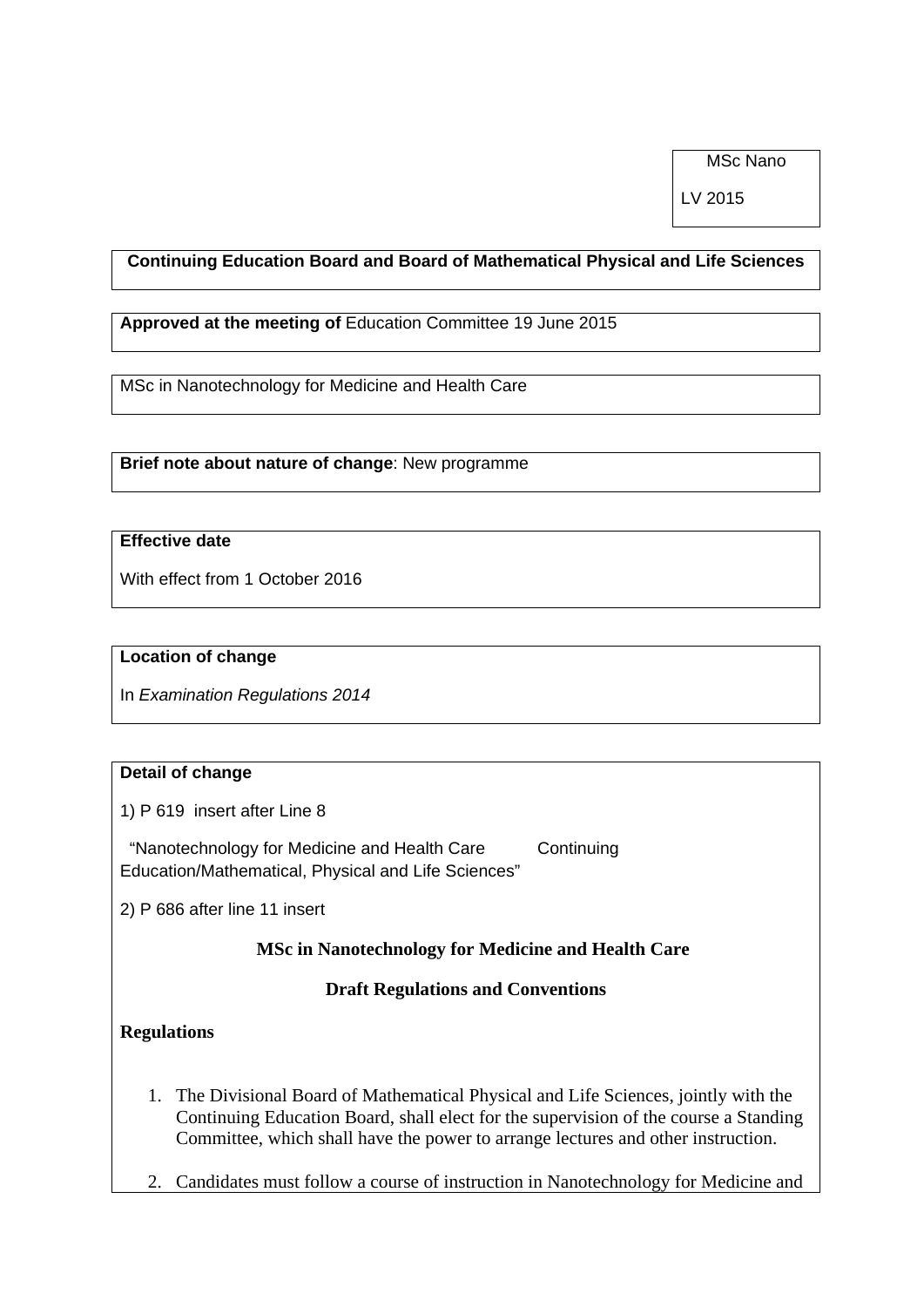Healthcare. The course is available on a part time basis only.

- 3. The policy of the Continuing Education Board on variable intensity part time study shall apply to this award.
- 4. The minimum period of registration on the M.Sc. shall be three terms and the maximum period of registration shall be twelve terms.
- 5. Where a candidate undertakes a module under 10. below, the date of registration for the award shall retrospectively be deemed to be the first day of the term in which the module was taken.
- 6. Every candidate shall be required to satisfy the examiners in the following:
	- a) Attendance and participation, to the satisfaction of the course director, in all parts of the modules in the Schedule;
	- b) A portfolio of assignments (written reports, problem sheets and presentations) for each of Modules 1-3 in the Schedule, totalling not more than 2500 words in length for Module 1, and not more than 6000 words for each of Modules 2 and 3;
	- c) Assignments totalling not more than 4,000 words for each of Modules 4, 5 and 6.
	- d) A dissertation of not more than 15,000 words on a research project selected by the candidate in consultation with the supervisor and approved by the Standing Committee. The dissertation must be submitted within three terms of the date of approval, notwithstanding the maximum permitted period of registration.

The assessed work set out in clause 6b) and c) shall be submitted to the examiners c/o Registry, Department of Continuing Education, 1 Wellington Square, Oxford OX1 2JA, for consideration by such date as the examiners shall determine and of which they shall notify candidates

The dissertation under clause 6(d) shall be submitted in hard copy and in digital copy to the examiners for the MSc in Nanotechnology for Medicine and Healthcare c/o Examination Schools High Street Oxford OX1 4BG.

- 7. Candidates may be required to attend a viva voce examination at the end of the course of studies at the discretion of the examiners.
- 8. The examiners may award a distinction to candidates for the MSc.
- 9. Candidates who fail to satisfy the examiners in any part of the examination may be permitted to resubmit work in respect of the part or parts of the examination which they have failed for examination on not more than one occasion which shall normally be within one year of the original failure.
- 10. The Standing Committee shall have the discretion to deem satisfactory completion of a module including the associated assessment prior to registration for the MSc as having met the attendance or participation and examination requirements in respect of that module. Such discretion will normally only be exercised if the time elapsed